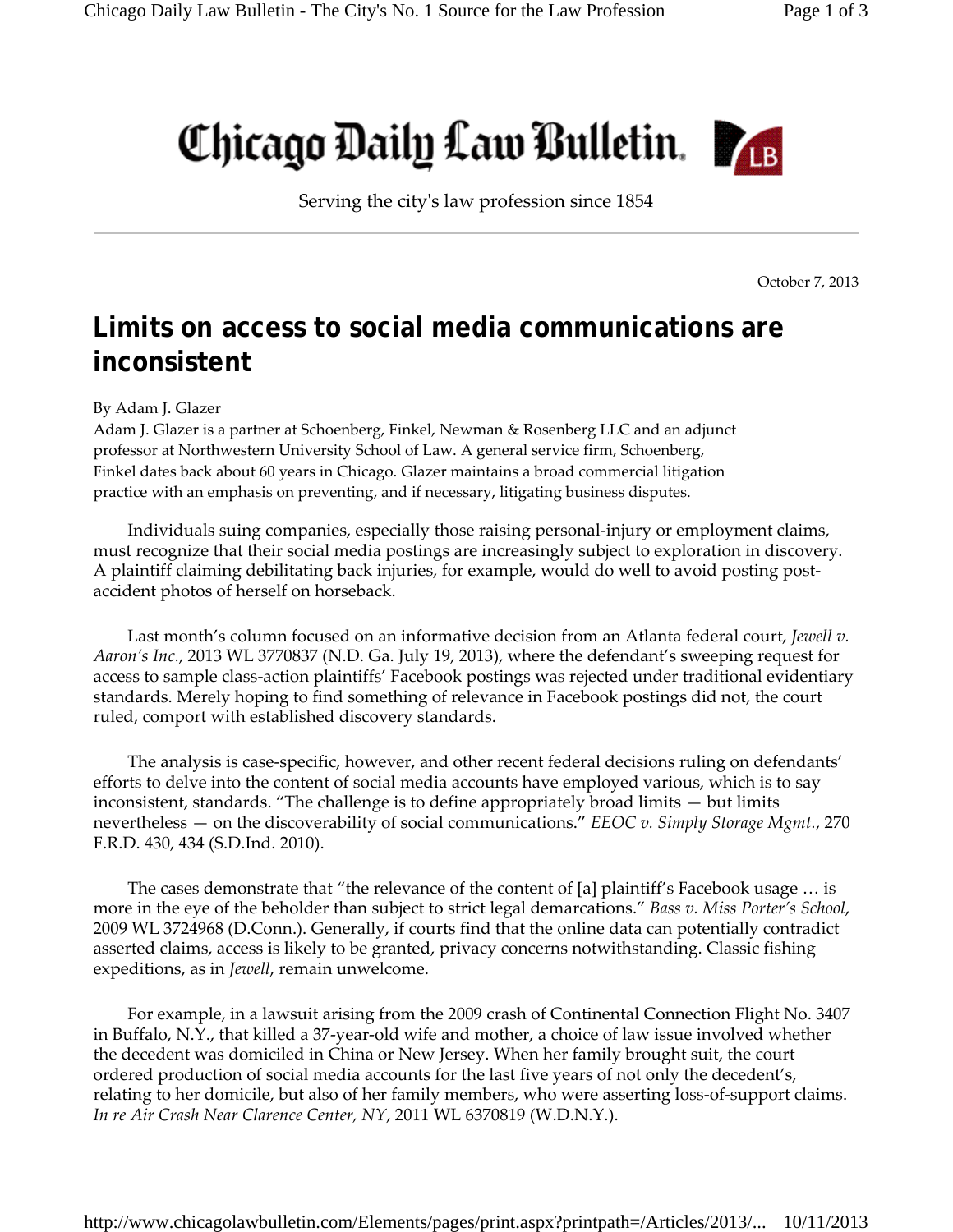With \$1.5 million in damages claimed for physical injury and emotional pain and suffering in *Moore v. Miller*, No. 10‐cv‐651‐JLK (D.Colo. June 6, 2013), the court relied on purported "other cases" to find a "particularly broad" scope of discovery and compel production of the plaintiff's entire Facebook activity.

The only case cited in support, however, was *Held v. Ferrellgas*, 2011 WL 3896513 (D.Kan. 2011), where the retaliatory discharge plaintiff was indeed ordered to produce all data from his Facebook account and from his online job searches during his employment period.

When public portions of Facebook accounts contain postings or photos that appear to contradict plaintiffs' claims, particularly relating to damages, making a threshold relevance showing in personal‐injury, civil rights and employment cases appears near certain.

In *Reid v. Ingerman Smith LLP*, 2012 WL 6720752 (E.D.N.Y.), where public Facebook pages contained information contradicting the plaintiff's claims of mental anguish from her alleged sexual harassment, the court found that "plaintiff's private postings may likewise contain relevant information that may similarly be reflective of her emotional state." Production was ordered of all postings and photos relating to plaintiff's emotions, feelings or mental state since the alleged harassment.

Conversely, where publicly available information is not inconsistent with a plaintiff's claims, discovery requests aimed at private sections of Facebook accounts can be considered overly broad. Defendants do not have "a generalized right to rummage at will through information that [a] plaintiff has limited from public view." *Tompkins v. Detroit Metro. Airport*, 278 F.R.D. 387, 388 (E.D. Mich. 2012).

Yet, deploying privacy settings to limit Facebook access does not often affect the content's discoverability. In *Howell v. The Buckeye Ranch, Inc.*, 2012 WL 5265170 (S.D.Ohio), the court viewed requesting the plaintiff's Facebook password as overly broad, but held: "Relevant information in the private section of a social media account is discoverable."

Targonski v. City of Oak Ridge, No. 3:11‐CV‐269 (E.D.Tenn. Feb. 5, 2013), presented an employment dispute where the defendant was accused of creating "a sexually objectionable environment." The plaintiff, a wife, mother and police officer, testified that as "a Christian" and "a moral person," she was highly offended by her supervisor's comments linking her to an orgy and lesbianism.

Her authenticated, contemporaneous Facebook postings revealed inconsistencies with her claimed sensitivities, however, including "her desire for a female friend to join her 'naked in the hot tub,'" and showed her "friends'" posting about female orgies involving the plaintiff. The district court permitted access to the plaintiff's social media accounts to explore whether an objectionable environment was truly created and later deemed these postings admissible at trial.

Other federal courts vary their approaches when social media discovery is requested.

In a recent civil rights case, *Gumbs v. CBI Acquisitions LLC*, No. 2011‐129 (D.V.I., June 19, 2013), rather than compel the production of all requested social media content, the court essentially ordered the plaintiff's counsel to determine what was relevant and to produce such information.